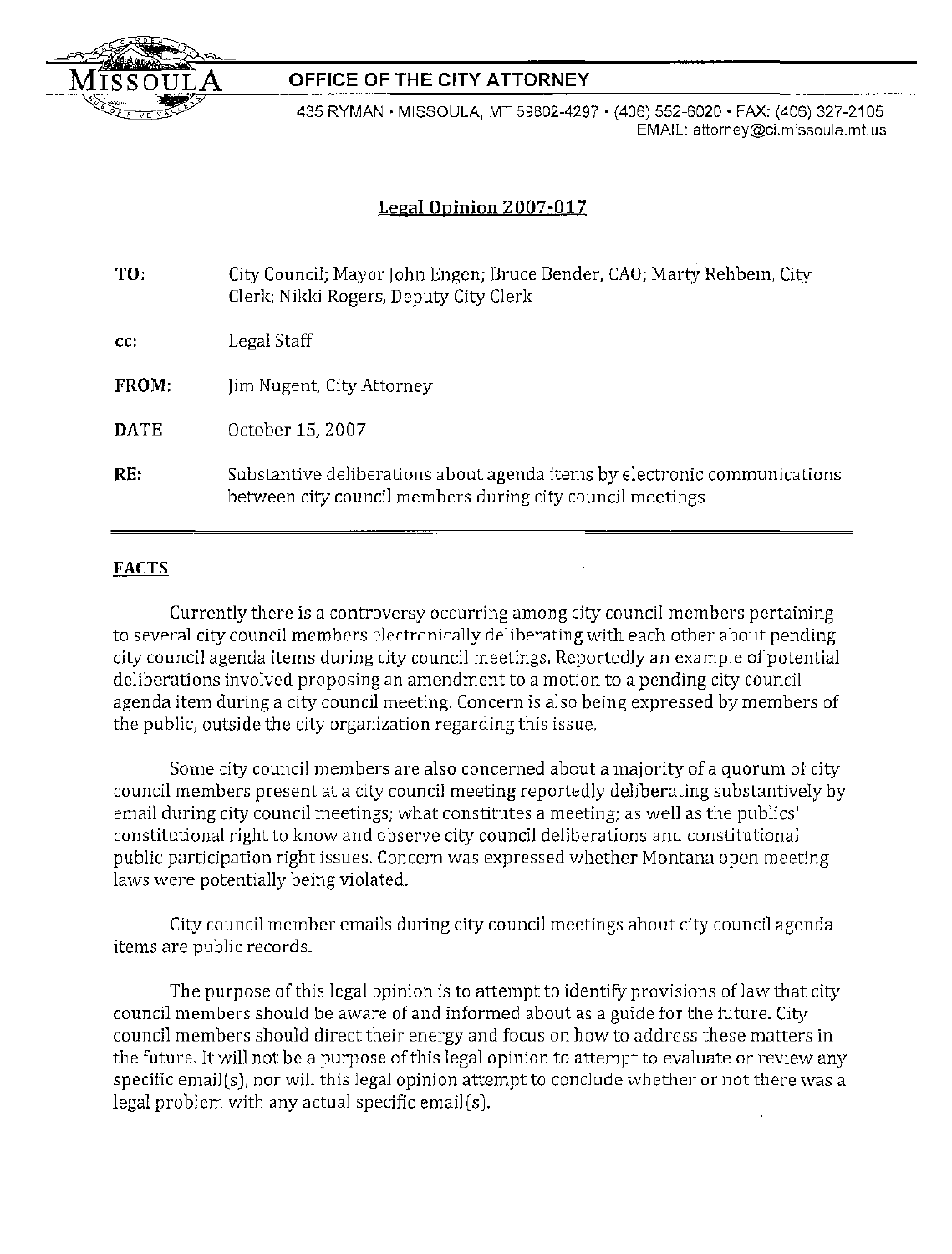As a cautionary note, city council members should recognize that there may be additional city council actions or conduct that may cause city council members and/or members of the public to express concern, criticism and/or outcry based on appearance or perception of inappropriate or unfair city council member action or conduct. The perception may exist even though the conduct or action may be lawful. For example, conflict of interest perceptions or assertions some times generate concerns or criticisms even though no illegal conflict of interest exists. City council substantive, deliberative emails during city council meetings have the potential to generate an appearance of inappropriate, unfair conduct or action that may cause city council member or public concern or criticism even though the conduct or action may not violate the law.

## **ISSUES:**

- 1. What is a quorum with respect to a group or body, such as a city council?
- 2. Pursuant to Montana state law is it possible to convene a quorum of a membership of a body and conduct a meeting by means of electronic equipment?
- 3. Should substantive deliberation and discussion of city council agenda items be conducted openly in a public setting to facilitate public observation of city council deliberations?
- 4. What is the general statutory remedy if a court determines that a violation of Montana's public participation, open meeting laws has occurred?

## **CONCLUSIONS:**

 $\sim 10$ 

and a series.

- 1. A quorum is the minimum number of members of a group or body that must be present in order for the group or body to be able to legally transact business, such as taking action or deciding issues. Generally a quorum is a majority of the currently qualified members of the body who are eligible to vote to make the group or body's actions valid.
- 2. Yes. Pursuant to Montana state law a meeting is defined in Montana's public participation laws as including the convening of a quorum of a constituent membership "by means of electronic equipment."
- 3. Yes. Pursuant to Montana's Constitutional right to know provision in art. II, § 9 as well as Montana open meeting statutes, city council "substantive deliberation" of agenda items should be conducted openly so the constitutional and statutory public right to observe deliberations of the city council is ensured.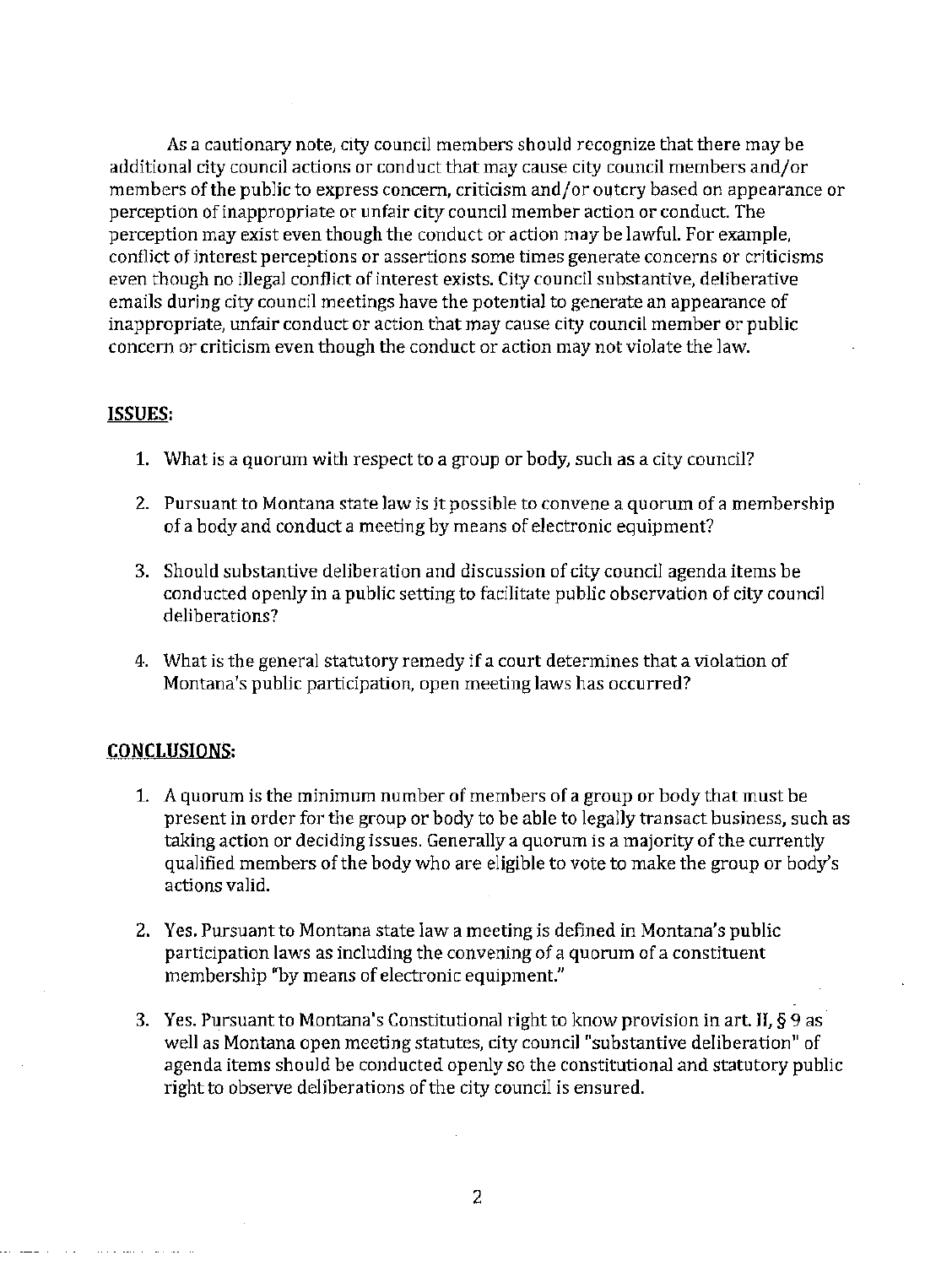4. Pursuant to Mont. Code Ann. § 2-3-213 if a court determines that a violation of Montana's public participation open meeting law has occurred the court may declare the challenged decision void.

#### **LEGAL DISCUSSION:**

#### Issue 1.

*Black's Law Dictionary,* p. 1284, defines the term quorum for parliamentary law purposes as "the minimum number of members who must be present for a deliberative assembly to legally transact business." (Bryan A. Garner ed., 8th ed., West 1999).

The Missoula City Council utilizes *Mason's Manual of Legislative Procedure* as the primary source of its operating rules governing its meetings. *Mason's,* part V, chapter 44 entitled *Quorum* p. 335 identifies a quorum as:

1. A quorum of any deliberative body, whether a legislative body, an administrative board or a court, must be present in order to transact business and to make its acts valid. 2. The majority of the membership of a body constituted of a definite number of members constitutes a quorum for the purpose of transacting business.

*Mason's* § 502, p. 339, provides "ordinarily, a 'quorum' means a majority of all entitled to vote." *Mason's* § 50S, p. 344, provides "no question can be decided and no official action can be taken in the absence of a quorum, except to order a call or to adjourn."

While no legal authority was located discussing the issue or concern of a majority of a quorum discussing agenda items by email during the public body's meeting, it should be noted that this could be a potential legal concern because a majority of a quorum present at a meeting if the majority acts together could control the action(s) or decision(s) made during the meeting. In essence the majority could be engaging in a de facto meeting even though the majority member email discussion is not formally or legally noticed or recognized as a "meeting." Also, it should be noted that the Missoula City Council pursuant to city council rules, specifically Rule 21 (A), allows city council committee deliberations and recommendations to occur without a quorum present. However, the city council rule provides that the public record for the committee is to indicate that a quorum was not present at the time deliberations occurred and any recommendation may have been made. The city council rule provision states in pertinent part "a committee may conduct business in the absence of a quorum but when it does so, the fact shall be noted in the report or recommendation." (Emphasis added.)

*Black's Law Dictionary,* p. 459, defines deliberation as "the act of carefully considering issues and options before making a decision or taking some action." (Bryan A. Garner ed., 8<sup>th</sup> ed., West 1999.]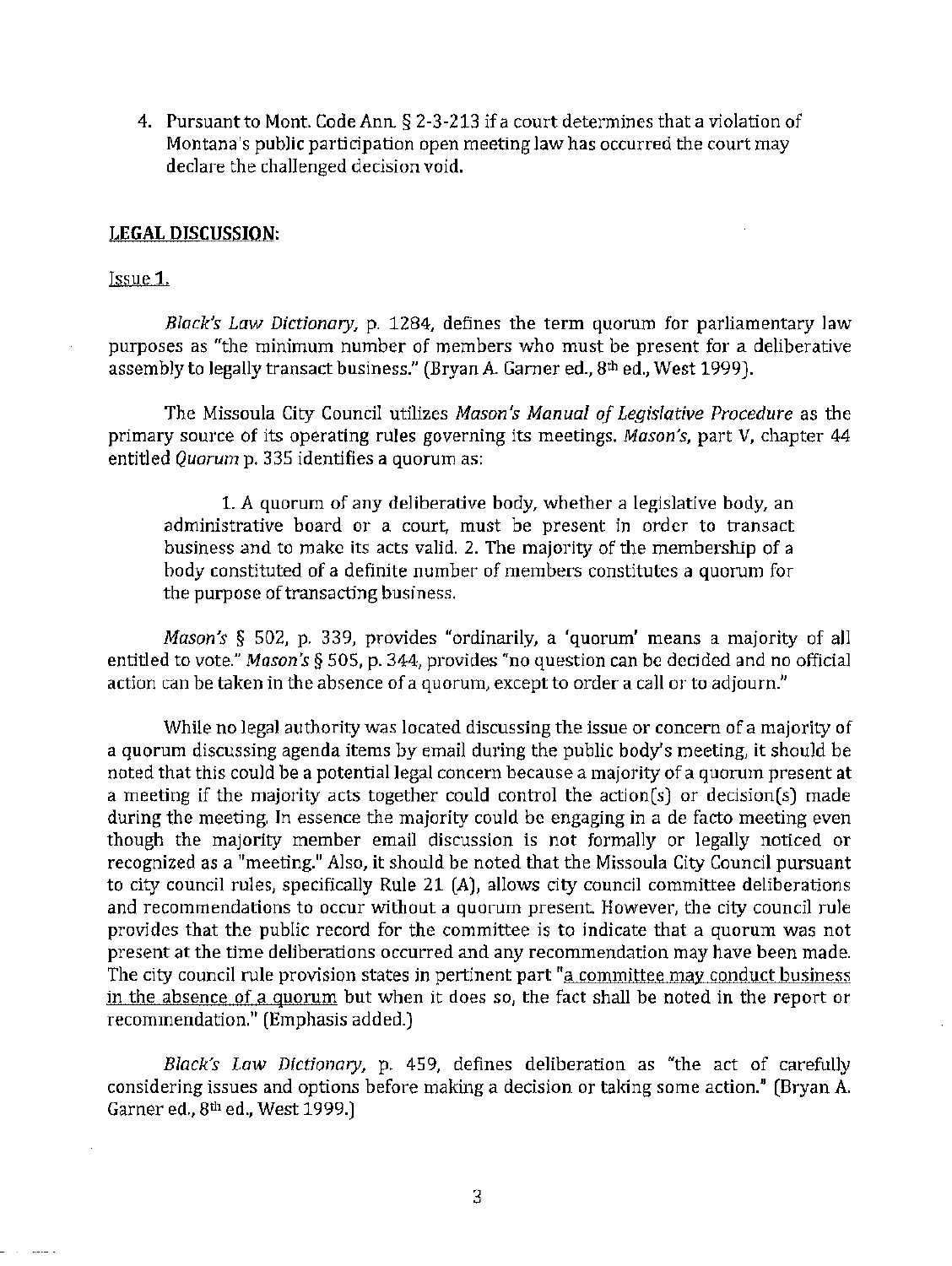Issue 2.

Mont. Const. art. II, §§ 8 and 9 are entitled *Right of participation* and *Right to know*. These constitutional provisions provide:

**Section 8. Right of participation.** The public has the right to expect governmental agencies to afford such reasonable opportunity for citizen participation in the operation of the agencies prior to the final decision as may be provided by law. (Emphasis added.)

**Section 9. Right to know.** No person shall be deprived of the right to examine documents or to observe the deliberations of all public bodies or agencies of state government and its subdivisions, except in cases in which the demand of individual privacy clearly exceeds the merits of public disclosure. (Emphasis added.)

The Montana Supreme Court indicated that the right to participate demands compliance with the right to know. Bryan v. Yellowstone County Elementary School District No.2, 2002 MT 264, 312 Mont. 257,60 P.3d 381.

The 1971-1972 Montana Constitutional Convention Bill of Rights Committee's proposal comments pertaining to art. II, § 9, setting forth the right to know, including the right to observe deliberations of public bodies, provide in pertinent part:

The committee, with two dissenting votes, and after considerable reflection, adopted this provision explicitly establishing a public right to  $k$ now.... It is a companion to the preceding right of participation. Both arise out of the increasing concern of citizens and commentators alike that government's sheer bigness threatens the effective exercise of citizenship. The committee notes this concern and believes that one step which can be taken to change this situation is to Constitutionally presume the openness of government documents and operations. The provision stipulates that persons have the rights to examine governmental documents and deliberations of all public bodies or agencies except to the extent that the demands of individual privacy outweigh the needs of the public right of disclosure. The provision applies to state government and its subdivisions. The committee intends by this provision that the deliberations and resolution of all public matters must be subject to public scrutiny. It is urged that this is especially the case in a democratic society wherein the resolution of increasingly complex questions leads to the establishment of a complex and bureaucratic system of administrative agencies. The test of a democratic society is to establish full citizen access in the face of this challenge.

The committee approvingly cites section 82-3401 of the Revised Codes of Montana, 1947. which provides: "It is the intent of this act (the open meeting law) that actions and deliberations of all public agencies shall be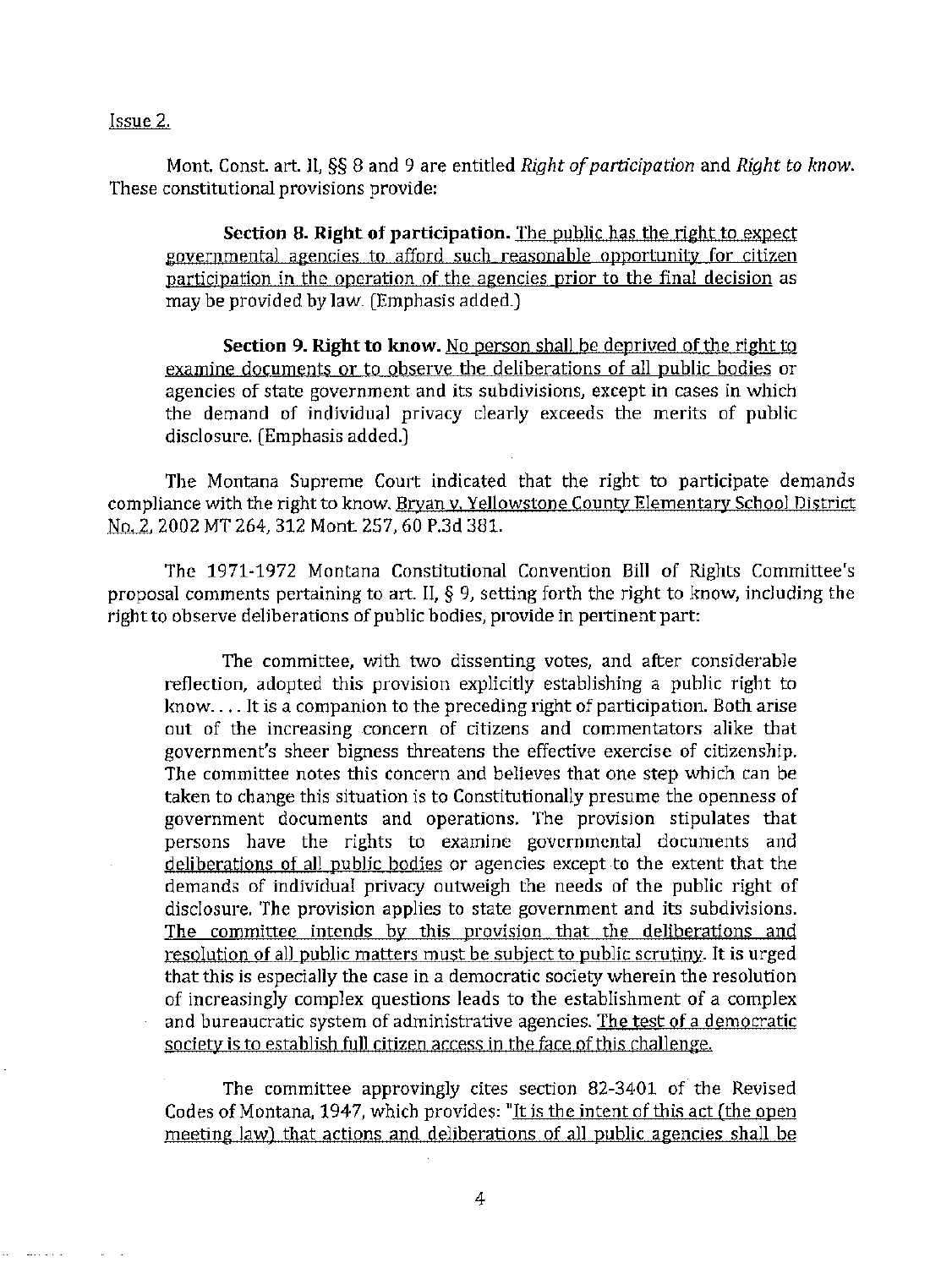conducted openly. the people of the state do not wish to abdicate their sovereignty to the agencies which serve them. (Emphasis added.)

Montana Constitutional Convention 1971-1972, vol. II, p. 631, committee report dated (2/23/1972).

Thus, the 1972 Montana Constitutional Convention delegates approvingly cited an existing state open meeting statute as an example of then current law to create a constitutional right for the public "to observe the deliberations of public bodies."

Title 2, chapter 3, part 2, Montana Code Annotated is entitled *Open Meetings.* Mont. Code Ann. § 2-3-201, the first section of this part entitled *Legislative intent-liberal construction,* provides in pertinent part:

It is the intent of this part that actions and deliberations of all public agencies shall be conducted openly. The people of the state do not wish to abdicate their sovereignty to the agencies which serve them. Toward these ends, the provisions of this part shall be liberally construed." (Emphasis added.)

The next section, Mont. Code Ann. § 2-3-202, of Montana's public participation and open meeting law defines a meeting as:

**2-3-202. Meeting defined.** As used in this part, "meeting" means the convening of a quorum of the constituent membership of a public agency or association described in 2-3-203, whether corporal or by means of electronic equipment, to hear, discuss, or act upon a matter over which the agency has supervision, control, jurisdiction, or advisory power. (Emphasis added.)

Thus, pursuant to Montana law, a meeting can occur by means of electronic equipment. No Montana Supreme Court cases or Montana Attorney General Opinions could be found addressing the issue of elected official emails potentially constituting a meeting. However, a Virginia Supreme Court decision indicates that the key feature to determine whether email communications between local government officials constitutes a meeting is the "simUltaneity" of the email communications with each other. Beck v. Shelton (2004) 267 Va. 482,593 S.E. 195; 2004 Va. LEXIS 40.

Beck involved contentions of multiple incidents of the mayor, vice mayor, two city council members and three city council members-elect allegedly avoiding public scrutiny pursuant to the Virginia Freedom of Information, Act (FOIA) by knowing, willful, and deliberate attempts to hold "secret meetings" byholding email "secret meetings", to discuss public business and decide city issues without the input of all of the city council members and the public. Plaintiffs also complained about a street gathering at a street intersection attended by three city council members.

The Circuit Court of the City of Fredericksburg held that Virginia FOIA did not apply to city council members elect prior to their taking elected office but did hold that the email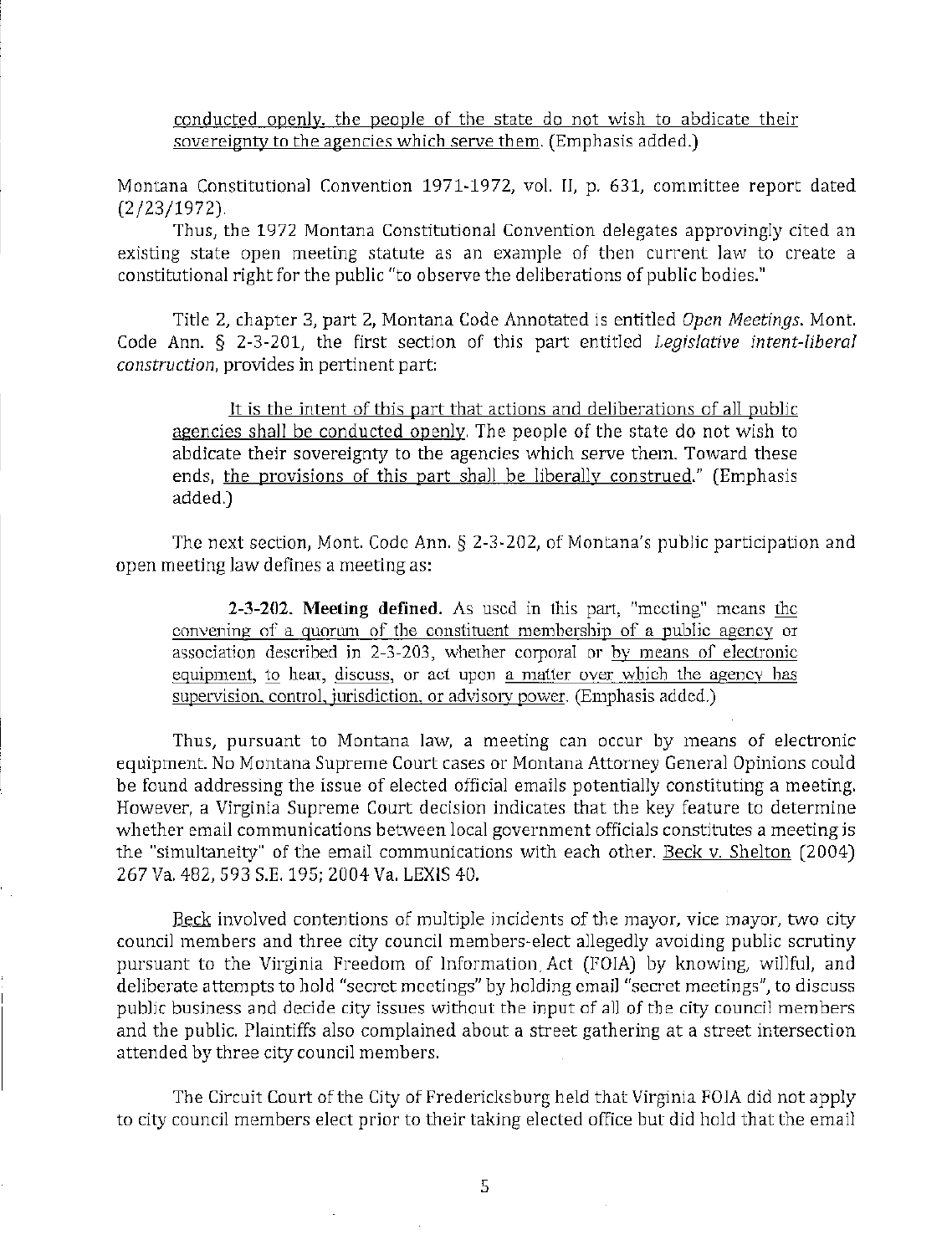communications involved did constitute a meeting. On a separate issue the circuit court also held that a gathering of citizens and three city council members at a street intersection for information gathering was not a meeting because there was no discussion among the city council members present with each other or otherwise with the citizens. It appears from the Virginia Supreme Court discussion that pursuant to Virginia statutory language for its open meeting laws, a meeting of four of the city council members would constitute a quorum of the city council. However, also pursuant to the statutory language an assemblage of three city council members implicated the Virginia open meeting requirements. In Beck, with the elimination of the three city council members elect, there were only two actual city council members involved so the open meeting statute was not implicated on the basis of the number of actual city council members present because only two were involved.

In Beck the supreme court agreed with the circuit court that city council members elect were not yet members of the city council as well as agreed that an informational street gathering of citizens and three city council members was not a meeting because the three city council members did not discuss city business with each other or otherwise with citizens. *Also,* the reason for the gathering was an informational forum about traffic issues on a specific street and the issue of traffic controls was not likely to come before the city council in the future so it was not a matter pending before the city council.

However, Beck held that the circuit court decision on the specific facts that the emails constituted a meeting was error. The Beck decision held that the specific email communications involved lacked "simultaneity" because the shortest interval between an email and a response to it was more than four hours and the longest interval was more than two days.

The Virginia Supreme Court held in pertinent part:

Consequently, the key to resolving the question before us is whether there was an 'assemblage', The term 'assemble' means 'to bring together' and comes from the Latin simul, meaning 'together, at the same time.' Webster's third New International Dictionary 131 (1993). The term inherently entails the quality of simultaneously, ...

As previously stated, the key difference between permitted use of electronic communication, such as email, outside the notice and open meeting requirements of FOJA, and those that constitute a 'meeting' under FOIA, and those that constitute a 'meeting' under FOIA, is the feature of simultaneity inherent in the term 'assemblage'. (Emphasis added.)

#### Beck, supra pp. 490 and 491.

Since the shortest interval of time between an email and a response with respect to the complained about emails was more than four hours, there was no "simultaneity" in the

6 '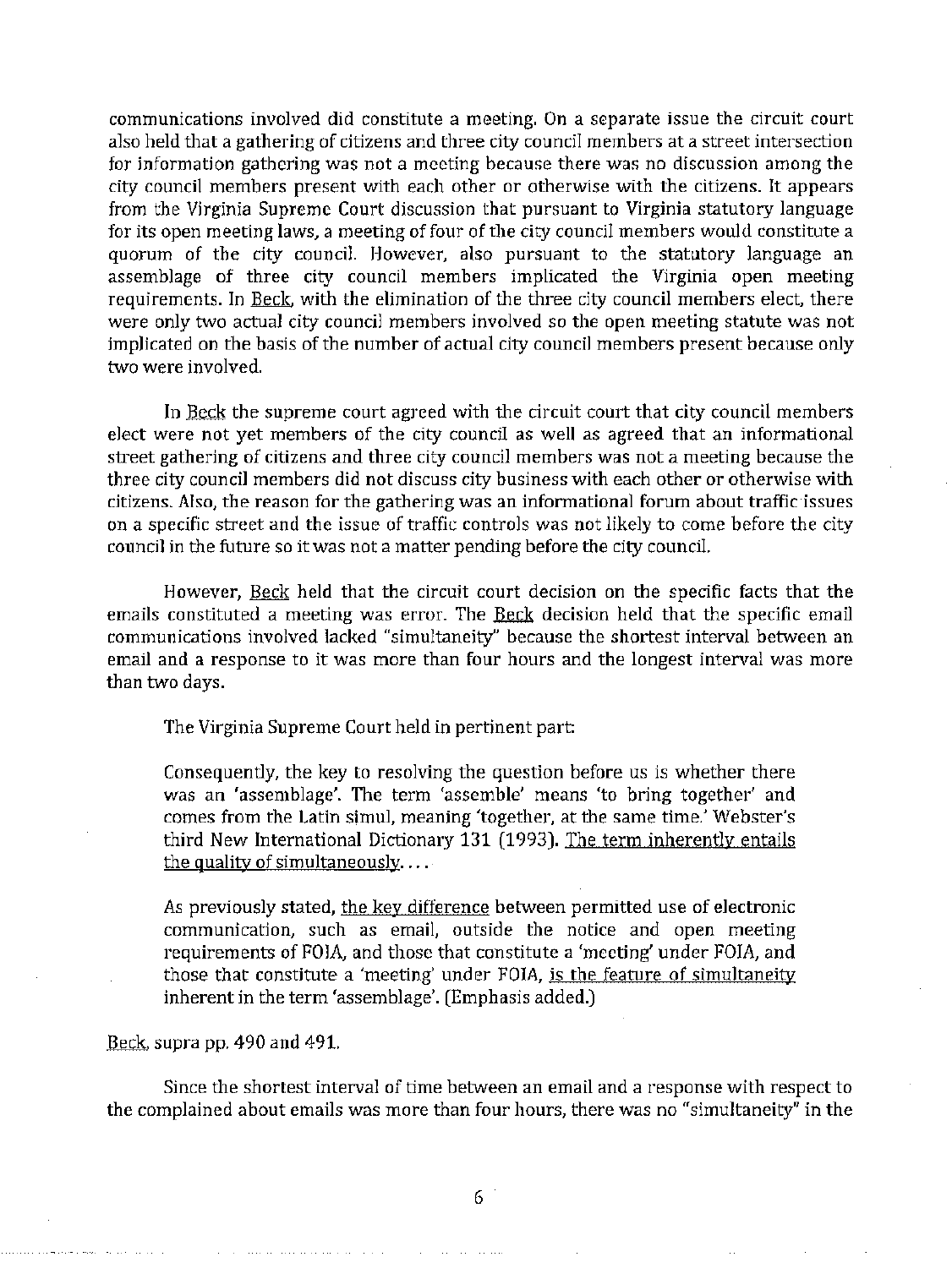specific facts of the Beck case and therefore no email meeting according to the Virginia Supreme Court.

It is also interesting to note that the Virginia statute also contained a provision indicating that the open meeting statute shall not be construed to prohibit separately contacting the membership of any public body for the purpose of ascertaining the member's position with respect to the transaction of business, whether such contact is done in person, telephone or electronic communication provided that the contact is done on a basis that does not constitute a meeting as defined by Virginia law.

#### Issue 3.

Pursuant to Mont. Const. art. II, § 9, public right to know, city council deliberations pertaining to city council agenda items should be conducted openly in public so that the public has an opportunity to observe the deliberations. The public's right to observe city council deliberations is important for complying not only with Montana's public right to know law but also for facilitating the public's right to public participation by allowing the public to observe deliberations so as to monitor them and potentially participate to support, take issue with, note flawed reasoning, etc.

A California attorney general opinion can serve as a helpful guide to city council members as to the importance of ensuring the public's ability to observe city council deliberations while noting and emphasizing legal problems associated with "substantive discussion" emails between members of a local public body with respect to their actions.

The California attorney general concluded:

A majority of the board members of a local public agency may not e-mail each other to develop a collective concurrence as to action to be taken by the board without violating the Ralph M. Brown Act even if the e-mails are also sent to the secretary and chairperson of the agency, the e-mails are posted on the agency's Internet website, and a printed version of each e-mail is reported at the next public meeting of the board. (Emphasis added.)

#### 2001 Cal. AG LEXIS 6; 84 Op. Atty Gen. Cal. 30.

California's Ralph M. Brown Act generally requires legislative bodies of local public agencies to hold their meetings open to the public. The issue being addressed by the California attorney general was that a majority of board members of a local board were sending emails to each other pertaining to their agenda action items. The California attorney general noted:

The purposes of the Brown Act are thus to allow the public to attend. observe, monitor, and participate in the decision-making process at the local level of government. Not only are the actions taken by the legislative body to be monitored by the public but also the deliberations leading to the actions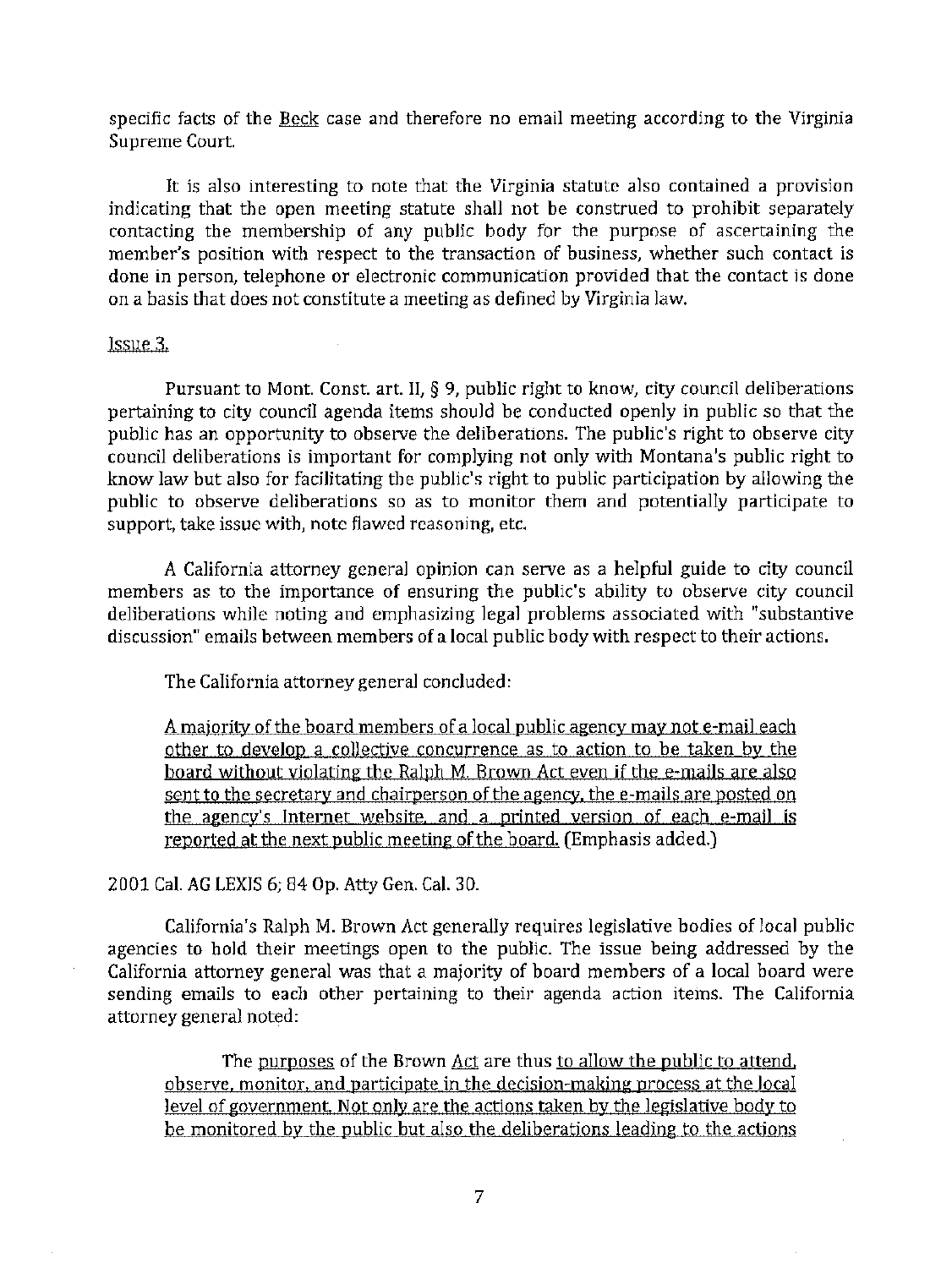taken. (See *Roberts v. City of Palmdale* (1993) 5 Cal.4th 363, 373, 375; *Frazer v. Dixon Unified School Dist.* (1993) 18 Cal.AppAth 781, 795-797; *Stockton Newspape0 Inc. v. Redevelopment Agency* (1985) 171 Cal.App.3d 95, 100; *Sacramento Newspaper Guild v. Sacramento County Bd. of Suprs.* (1968) 263 Cal.App.2d 41, 45.) "The term 'deliberation' has been broadly construed to connote 'not only collective discussion, but the collective acquisition and exchange of facts preliminary to the ultimate decision.' [Citation.]" *(Rowen v. Santa Clara Unified School Dist.* (1981) 121 Cal.App.3d 231, 234; see *Roberts v. City of Palm dale, supra,* 5 Ca1.4th at p. 376.)

The question presented for resolution concerns e-mail messages between members of the board of a local public agency. Maya majority of the members e-mail each other to develop a collective concurrence as to action to be taken by the board without violating the Brown Act if the e-mails are sent to the secretary and chairperson of the agency, the e-mails are posted on the agency's Internet website, and a printed version of each e-mail is reported at the next public meeting of the agency? We conclude that such conditions would not be sufficient to prevent a violation of the Brown Act. (Emphasis added.)

2001 Cal. AG LEXIS 6; 84 Op. Atty Gen. Cal. 3D, p. 2.

California's governing statute prohibited "communication, personal intermediaries, or technological devices" that were "employed by a majority of the members of the legislative body to develop a collective concurrence as to action to be taken on an item by the members of the legislative body." The California attorney general noted that the governing statute does not cover situations involving "less than a majority" of those covered by the statute.

The California attorney general went on to explain the legal reasoning for the conclusion that the email communications posed legal problems for the board members:

As for the requirement that the e-mails be employed "to develop a collective concurrence as to action to be taken on an item," we note that such activity would include any exchange of facts (see Roberts v. City of Palmdale, supra) 5 Ca1.4th at pp. 375-376; Frazer v. Dixon Unified School Dist., supra, 18 Cal. App. 4th at p. 796) or, as we have previously explained in our pamphlet on the Brown Act, substantive discussions "which advance or clarify a member's understanding of an issue, or facilitate an agreement or compromise amongst members, or advance the ultimate resolution of an issue" (Cal. Dept. of Justice, The Brown Act, Open Meetings For Local Legislative Bodies (1994), p. 12) regarding an agenda item.

We find no distinction between e-mails and other forms of communication such as leaving telephone messages or sending letters or memorandums. If e-mails are employed to develop a collective concurrence by a majority of board members on an agenda item, they are subject to the prohibition of section 54952.2, subdivision (b). Application of the statute in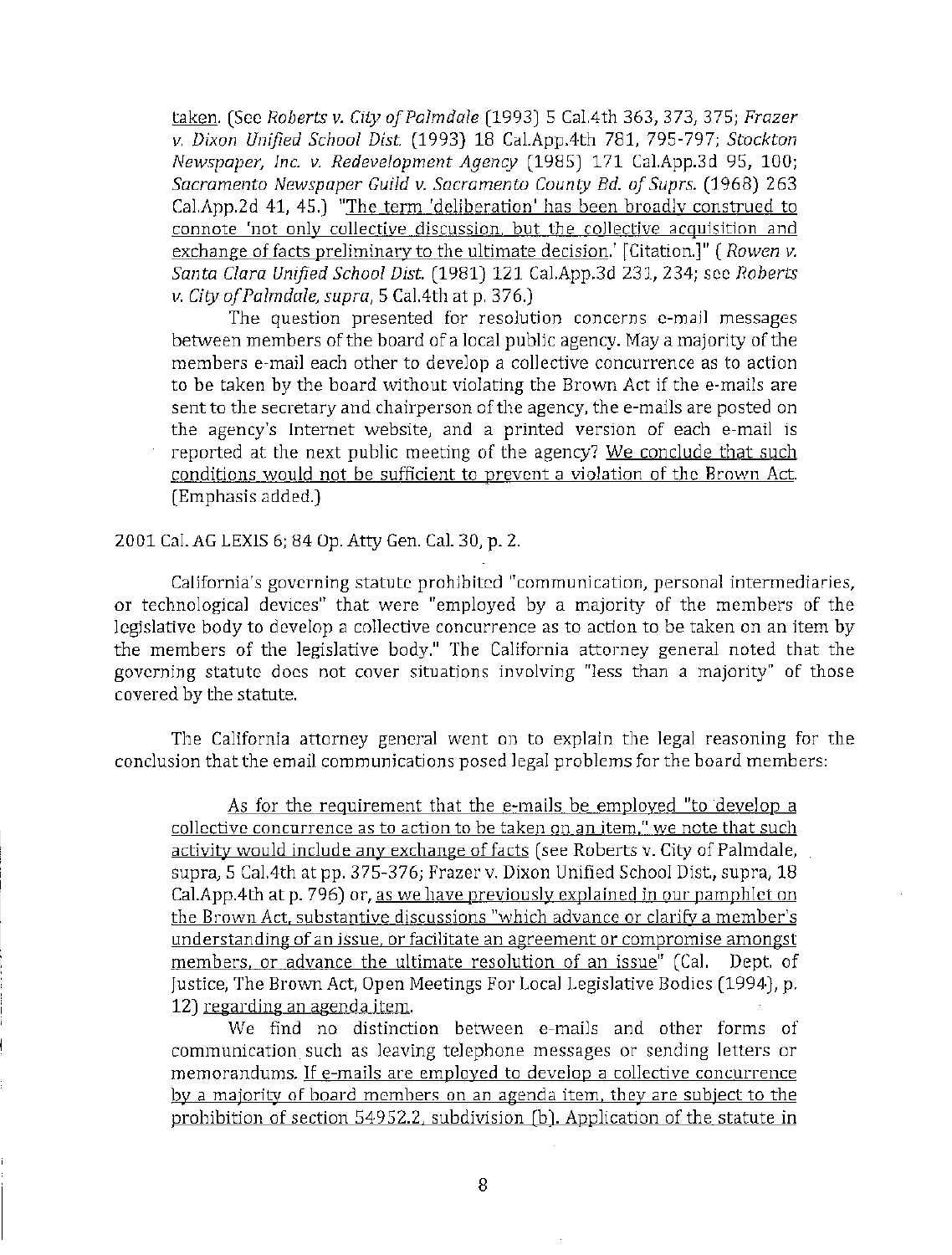such circumstances furthers the "broad policy of the act to ensure that local governing bodies deliberate in public." ( Roberts v. City of Palmdale, supra, 5 Cal.4th at p. 373; see Frazer v. Dixon Unified School Dist., supra, 18 Cal.App.4th at pp. 794-795; Stockton Newspapers, Inc. v. Redevelopment Agency, supra, 171 Cal.App.3d at p. 100; Sacramento Newspaper Guild v. Sacramento County Board of Suprs., supra, 263 Cal.App.3d at p. 45).

We recognize that the three conditions of  $(1)$  concurrently sending copies of the e-mails to the secretary and chairperson of the agency, (2) concurrently posting the e-mails on the agency's Internet website, and (3) reporting the contents of the e-mails at the agency's next public meeting would allow the deliberations to be conducted "in public" to some extent Nevertheless. the deliberations would not be conducted as contemplated by the Brown Act. Members of the public who do not have Internet access would be unable to monitor the deliberations as they occur. All debate concerning an agenda item could well be over before members of the public could be given an opportunity to participate in the decision-making process. (See Frazer v. Dixon Unified School Dist., supra, 18 Cal.App.4th at p. 794; Cal. Dept of Justice, The Brown Act, Open Meetings For Local Legislative Bodies, supra, p. 12.) Subdivision (b) of section 54952.2 is straightforward and unambiguous. The proposed conditions satisfy neither the specific language nor all the critical purposes of the statute.

We thus conclude that a majority of the board members of a local public agency may not e-mail each other to develop a collective concurrence as to action to be taken by the board without violating the Brown Act even if the e-mails are also sent to the secretary and chairperson of the agency. the e-mails are posted on the agency's Internet website. and a printed version of each e-mail is reported at the next public meeting of the board. (Emphasis added.)

2001 Cal. AG LEXIS 6; 84 Op. Atty Gen. Cal. 30, p. 3.

Issue 4.

Generally, the statutory legal remedy for violating Montana's public participation open meeting laws is that pursuant to Mont. Code Ann. § 2-3-213 a court may void the decision made by the public body.

2-3-213. Voidability. Any decision made in violation of 2-3-203 may be declared void by a district court having jurisdiction. A suit to void a decision must be commenced within 30 days of the date on which the plaintiff or petitioner learns, or reasonably should have learned. of the agency's decision. (Emphasis added,)

The 2007 Montana State Legislature amended Mont. Code Ann. § 2-3-213 effective October 1, 2007, pursuant to Senate Bill 177, at the end of the statutory provision striking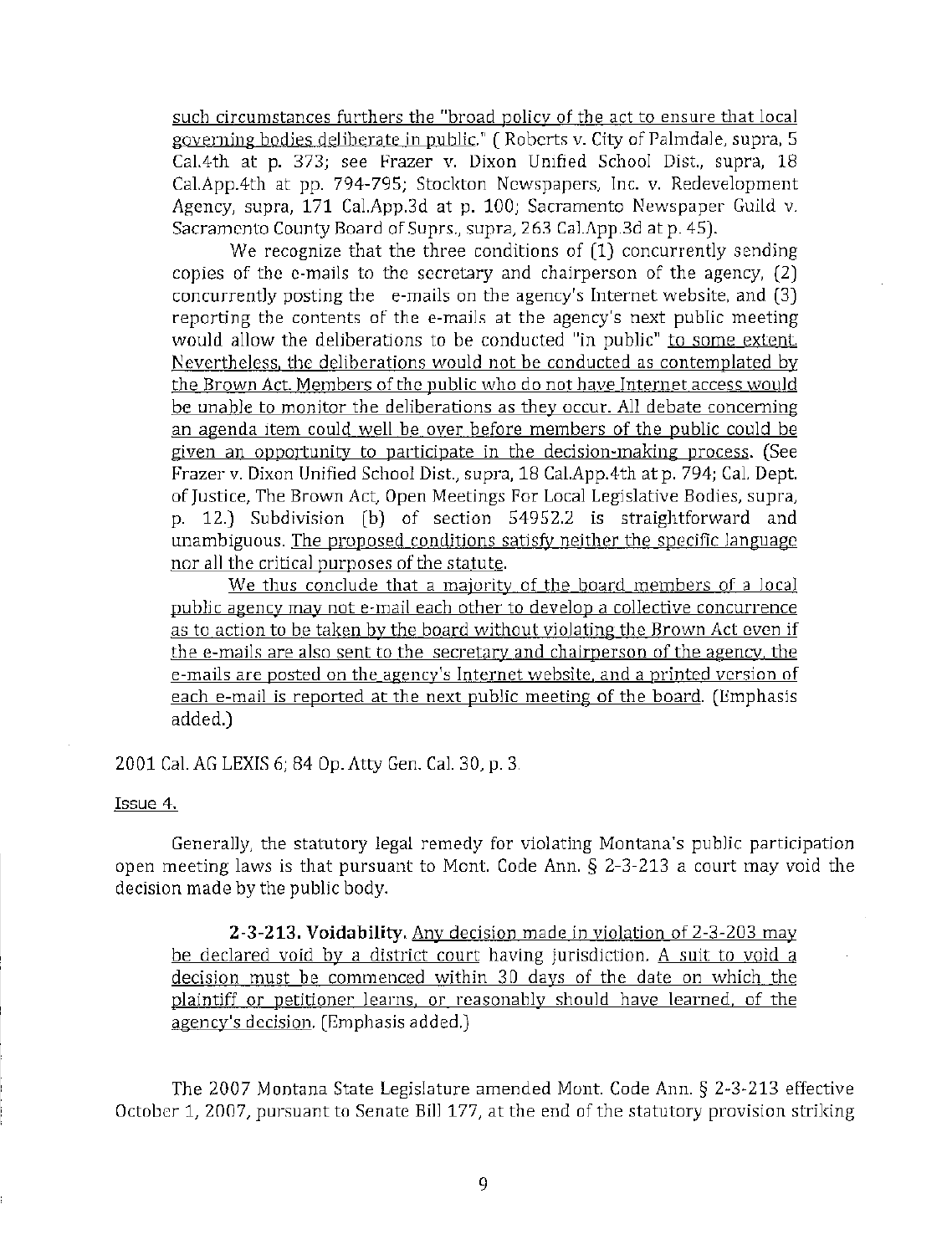the word "decision" and inserting the new language "date on which the plaintiff or petitioner learns, or reasonably should have learned of the agency's decision." This amendment extends the time in which a petition may be filed with the district court to set aside an agency decision made in violation of the public participation in government statutes in Title 2, chapter 3, parts 1 and 2 Montana Code Annotated.

Mont. Code Ann. § 2-3-203, which is cross-referenced in § 2-3-213 quoted above, provides:

2-3-203. Meetings of public agencies and certain associations of public agencies to be open to public -- exceptions. (1) All meetings of public or governmental bodies. boards. bureaus. commissions. agencies of the state, or any political subdivision of the state or organizations or agencies supported in whole or in part by public funds or expending public funds, including the supreme court, must be open to the public.

(2) All meetings of associations that are composed of public or governmental bodies referred to in subsection (1) and that regulate the rights, duties, or privileges of any individual must be open to the public.

(3) The presiding officer of any meeting may close the meeting during the time the discussion relates to a matter of individual privacy and then if and only if the presiding officer determines that the demands of individual privacy clearly exceed the merits of public disclosure. The right of individual privacy may be waived by the individual about whom the discussion pertains and, in that event, the meeting must be open.

(4) (a) Except as provided in subsection  $(4)(b)$ , a meeting may be closed to discuss a strategy to be followed with respect to litigation when an open meeting would have a detrimental effect on the litigating position of the public agency.

(b) A meeting may not be closed to discuss strategy to be followed in litigation in which the only parties are public bodies or associations described in subsections (1) and (2).

(5) The supreme court may close a meeting that involves judicial deliberations in an adversarial proceeding.

(6) Any committee or subcommittee appointed by a public body or an association described in subsection (2) for the purpose of conducting business that is within the jurisdiction of that agency is subject to the requirements of this section. (Emphasis added.)

As noted earlier, the public perception or the perception by other city council members that city council action or conduct is inappropriate, improper, unfair, unlawful, etc. even if the action or conduct is legal could cause citizen and/or city council member concern, complaint and outcry that could generate public, news media or other entity coverage, comment or concern. The city council could address some potential issues by addressing or clarifying them through the city council adopted rules so that some source of authority may be referenced if an issue arises.